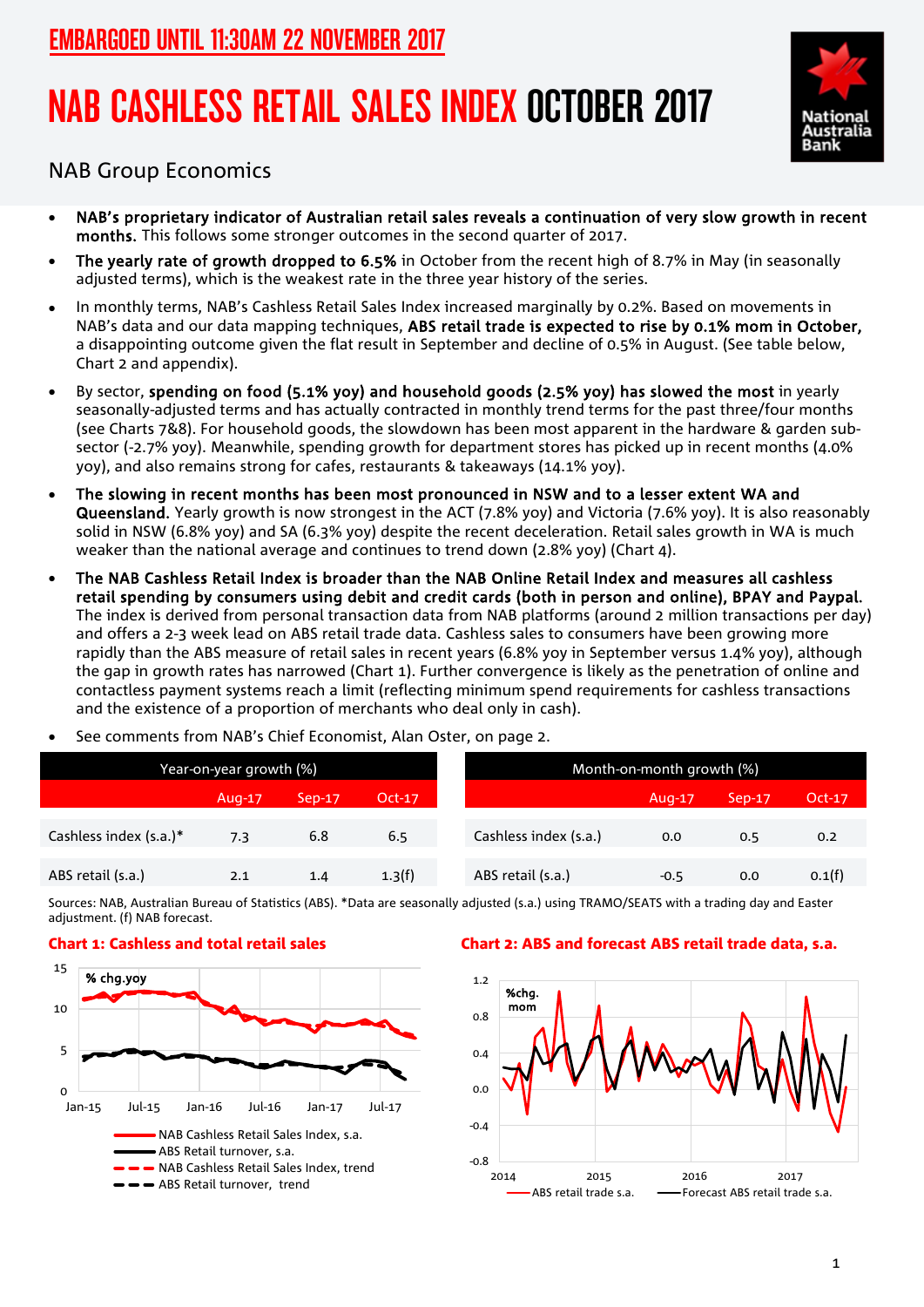### NAB Chief Economist, Alan Oster commented:

"Another meek result from NAB's Cashless Retail Index underlines the tough environment faced by Australian retailers. The trend in recent months has been for minimal growth or outright declines after decent growth in the second quarter of this year. NAB's Cashless Retail Index rose by a weak 0.2% in October, which using our mapping techniques implies a small 0.1% rise in the ABS measure of retail trade when it is published in a couple of weeks.

"The slowdown in retail spending is particularly disappointing given the strength of employment growth so far this year, with almost 300K jobs added and the unemployment rate falling to 5.4%. While wages growth may be low by historical standards, the magnitude of the lift in employment would ordinarily be supporting consumer spending to a larger degree, suggesting other concerns such as high debt levels are also leading to household caution.

"It is also the case that retail is underperforming consumer spending more broadly. That is, households are devoting less to spending on goods and more to spending on services, either for voluntary reasons (such as preference shifts) or involuntary reasons (such as higher prices for essentials such as utilities). These trends, together with intense competitive pressures, are culminating in a challenging landscape for Australian retailers. The NAB Monthly Business Survey reports that retail business conditions did improve slightly in October, but was nevertheless weak at 0, a level which indicates neither growth nor contraction.

"In addition, there has been a pronounced slowing in household goods retailing in recent months, particularly in the hardware and garden category, which may be related to the housing construction cycle which looks to have passed its peak. Meanwhile there was a bounce back this month in the electrical goods & electronics sub-category – this component fell notably in September, perhaps related to the changed timing of the release of the new iPhone this year (November versus September in previous years). Growth in food retailing is also negative in monthly trend terms, suggesting further deflation. By state, the largest slowing has been in NSW and South Australia.

"NAB's index is derived from personal transaction data from NAB platforms (around 2 million transactions per day) and includes all cashless retail spending by consumers using debit and credit cards (both in person and online), BPAY and Paypal. NAB's Cashless Retail Index is reasonably assumed to be representative of aggregate non-cash retail sales in Australia given its large sample size. The average growth rate for NAB's index is stronger than the official ABS measure of retail trade given that it does not capture cash transactions, which is why we use our mapping equations to forecast the official ABS measure of retail trade. RBA research suggests 18% of the value of retail trade occurred via cash in 2016. Over time, the growth rates of the two series are likely to come together."



## Chart 3: Cashless retail sales by industry, s.a. Chart 4: Cashless retail sales by state, s.a.





## Chart 5: Cashless retail sales by sub-industry, s.a. Chart 6: Cashless retail sales by sub-industry, s.a.

Takeaway Cafes & restaurants CAFES, REST. & TAKEAWAY: Other retailing Pharma, cosmetics & toiletries Other rec goods Newspapers & books % chg. yoy OTHER RETAILING:

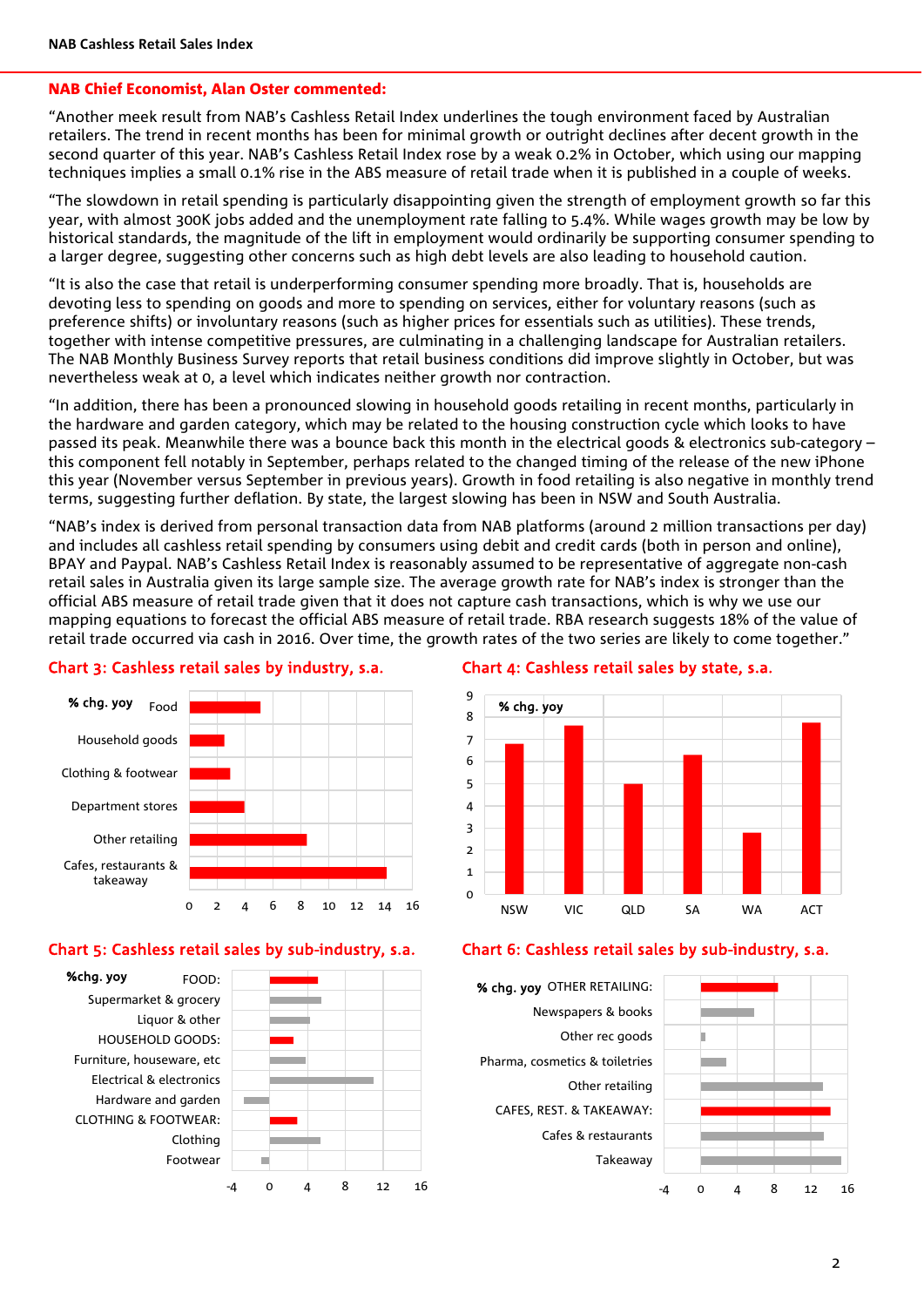### Charts 7 & 8: Cashless sales by industry, seasonally adjusted

The slowdown in the yearly rate of growth for cashless retail has been evident across most categories with the exception of department stores and "other" retailing. Growth in household goods and food retailing has eased the most to 2.5% yoy and 5.1% yoy respectively. Spending at cafes, restaurants & takeaways has also come off, but remains high at 14.1% yoy, the strongest of the categories. Growth in "other" retailing is also solid at 8.4% yoy. Meanwhile, yearly growth in spending on clothing & footwear is relatively weak at 2.9% yoy, but has stabilised in recent months.



## Charts 9 & 10: Cashless sales by state, trend

By state, trend slowdown has been most pronounced in NSW and to a lesser extent South Australia in recent months despite some stabilisation, with Victoria and the ACT now clearly outperforming in monthly trend terms. Trend growth has also continued to slow in WA, suggesting the state's economy continues to struggle amidst slower population growth as mining investment activity unwinds. Growth in cashless retail spending meanwhile has bounced back in South Australia.



## AUTHORS

Alan Oster, Group Chief Economist, +61 414 444 652, Alan.Oster@nab.com.au Riki Polygenis, Head of Australian Economics, +61 475 986 285, Riki.Polygenis@nab.com.au Brien McDonald, Senior Economist James Glenn, Senior Economist Rob Brooker, Manager – Economic Modelling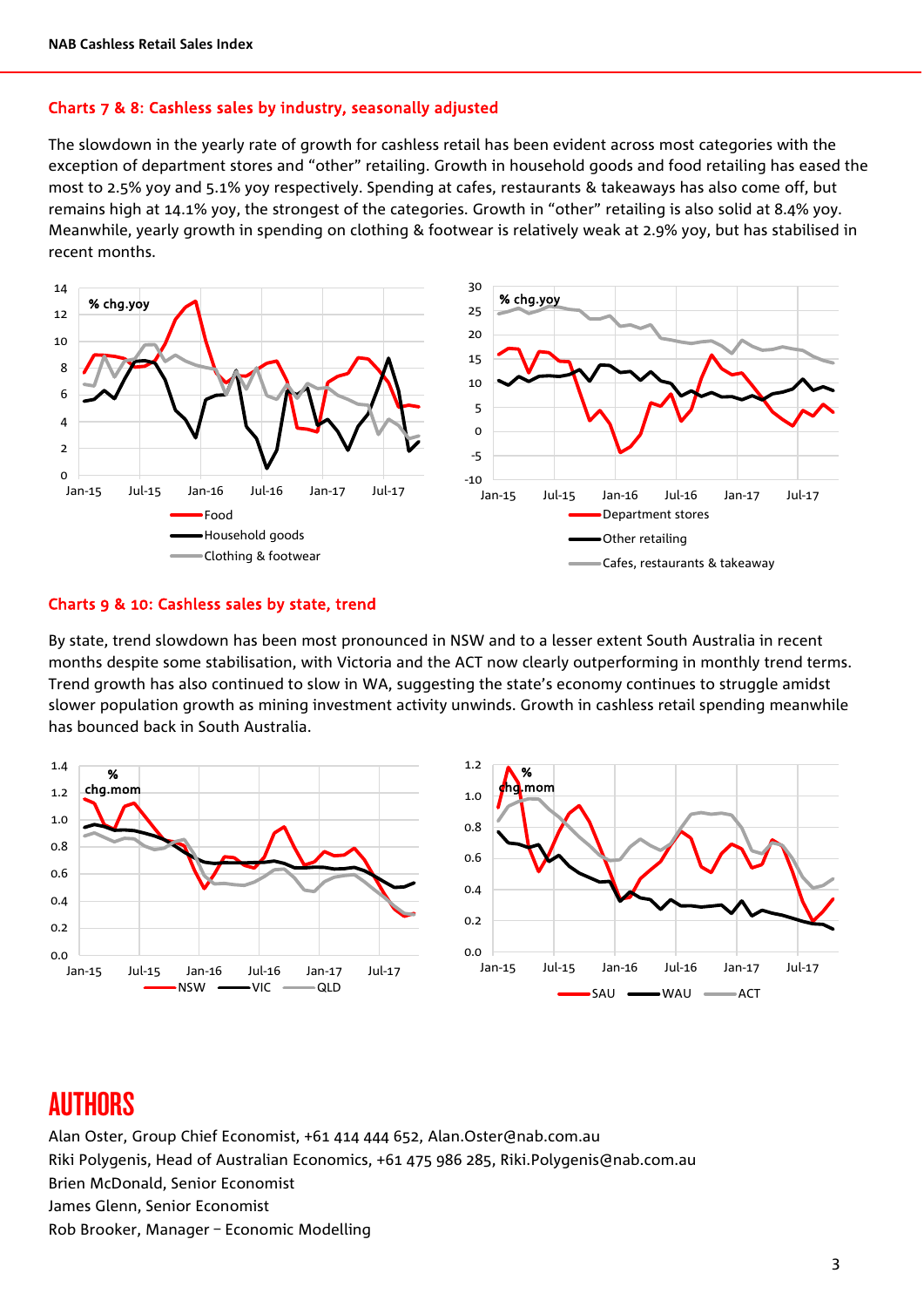## APPENDIX: METHODOLOGY AND COMPARISON WITH ABS RETAIL TRADE

The NAB Cashless Retail Sales Index is derived from NAB transactions data that have been assigned from particular merchant codes to retail industries by state. NAB electronic transactions data are based on an average 2 million transactions per day. The data are collected in real time at event record level, which allows significant flexibility to segment the data by time, location and merchant type. Transactions data may include EFTPOS, Credit Card, BPAY, Bank Transfers, Direct Debits and Paypal services where available, and include transactions with Australian and international merchants. Spending includes both online and offline transactions. The data excludes cash withdrawals made during a purchase and purchases made offline in an overseas location.

The data only capture electronic retail transactions (and not those through cash payments), hence it is subject to the changing nature and take-up rate of electronic payment methods relative to cash. Any growth in the overall transaction value may be attributable to either an increased preference towards card-based payments by consumers (such as near-field payment "PayWave"), or a higher level of spending across the economy by consumers, i.e. a pick-up in nominal sales. However, it is currently not possible to differentiate between these effects. Customer spending is based on where the customer lives, which may or may not be where the actual spending activity occurs. Customers without an Australian residential address are excluded.

These estimates are aggregated into national industries by applying to them the state shares of each industry from the ABS retail trade publication. State estimates are aggregated by applying the industry shares of each state from the same source. These adjustments are intended to correct for differences between the incidence of NAB transactions across industries and states when compared with the official ABS data.

The industry and state data have been seasonally adjusted using Tramo-SEATS with a trading day and Easter adjustment. Given the relatively short time frame for the data, this seasonal adjustment process should be regarded as provisional: estimates are likely to change as a longer run of data becomes available, and can be revised from month-to-month given the concurrent process. The trends have been extracted from the same process.

Our aim is to have a data series that is as reflective as possible of retail spend. As such each month we will revise previous data to take into account changes in payment processing such as chargebacks and delayed payments. Given these attributes, typically, larger revisions occur to the most recent months, and diminish as the data ages.

After appropriate weighting and seasonal adjustment, the components of NAB's cashless retail index (food, household goods, clothing & footwear, department stores, other retailing and cafes, restaurants & takeaway) can generate predictions of the corresponding ABS retail trade series. Aggregating these provides a forecast of total ABS retail trade.

The charts show the relationship between the ABS total and NAB Cashless retail sales measures, using monthly seasonally adjusted data, for the main retail industry groups. There are several relatively close relationships with only a small number of 'outliers' (see household goods, clothing & footwear and department stores), but other industries show more mixed results. The sources of these differences are:

- The inclusion of cash transactions in the ABS measure and changes in their share of total transactions. This share may begin to stabilise as the penetration of contactless payment systems reaches a limit reflecting minimum spend requirements for cashless transactions and because of the existence of a proportion of merchants who deal only in cash.
- The NAB data include a larger share of online transactions (7%) than the ABS (3%).
- Changes in NAB's market share of cashless transactions.
- Differences between the seasonality in the ABS and NAB series.

Therefore, the forecasts from the use of the NAB Cashless Retail Index should be used with caution.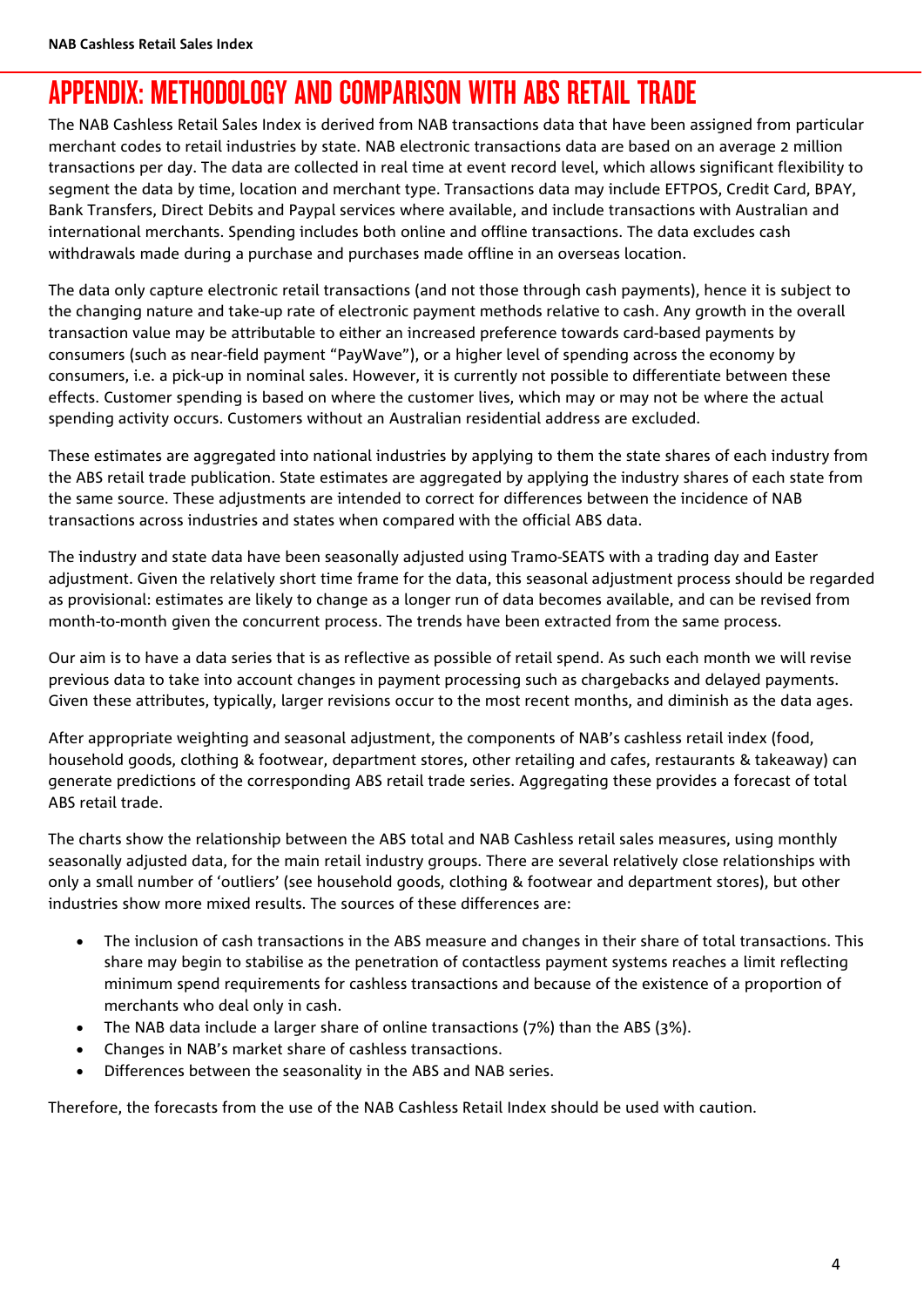

Comparisons between mapped NAB series and ABS data by retail industry group, s.a. % change m/m